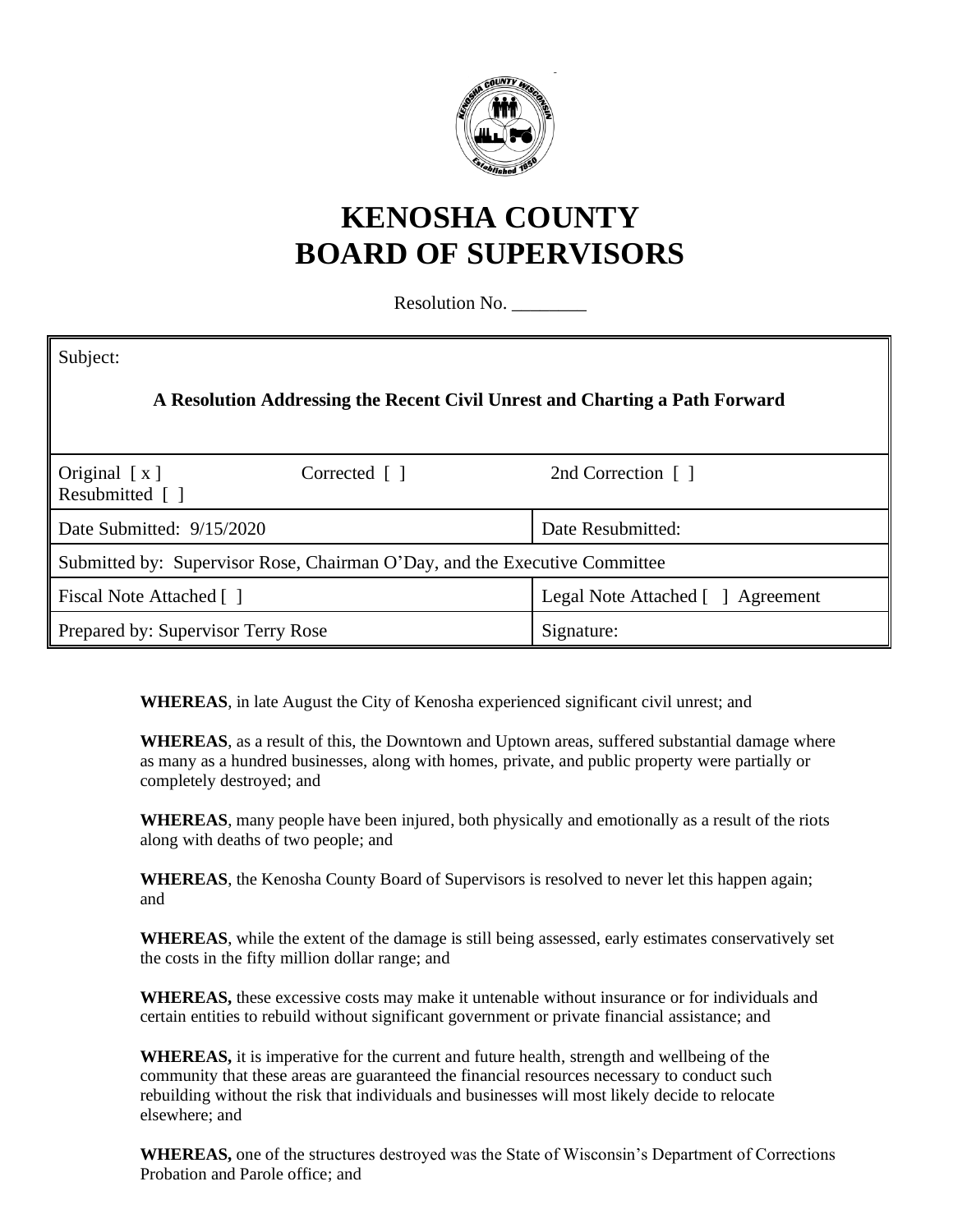**WHEREAS,** the Kenosha County Board of Supervisors previously approved the placement of body cameras in the upcoming 2021 Kenosha County Proposed Budget; and

**WHEREAS,** the Kenosha County Board of Supervisors believes that having appointed boards, commissions and committees more reflective of the Kenosha County community by including representatives of populations which have been historically un or underrepresented sends a powerful message and is ultimately to the benefit of the whole community; and

**WHEREAS,** local law enforcement, firefighters, National Guard, law enforcement from outside the community, State Patrol, and federal agents risked their lives to deal with the situation.

**NOW THEREFORE BE IT RESOLVED** that the Kenosha County Board of Supervisors restates and reaffirms its belief that systemic racism constitutes a crisis that negatively impacts all of the Kenosha Community; and

**BE IT FUTHER RESOLVED** that the Kenosha County Board of Supervisors states its unequivocal support for the City of Kenosha and its people and resolves to bolster the Uptown and Downtown communities; and

**BE IT FURTHER RESOLVED** that to that end the Kenosha County Board of Supervisors asks that State and Federal Government funds be made immediately available for the rehabilitation of the damaged / destroyed properties following the civil unrest sufficient to accomplish the goals set forth in this resolution; and

**BE IT FURTHER RESOLVED** that the Kenosha County Board of Supervisors calls on the State of Wisconsin to guarantee that it will site a new Probation and Parole office and request that it be placed in the old location in Downtown Kenosha; and

**BE IT FURTHER RESOLVED** that the Kenosha County Board of Supervisors requests that Kenosha County Emergency Management conduct a full debriefing and make recommendations as to what, if any, steps can and should be taken to prepare for any future similar events; and

**BE IT FURTHER RESOLVED** that the Kenosha County Board of Supervisors intends to seek any available State, Federal or any other funding method of funds to facilitate the acquisition of body cameras; and

**BE IT FURTHER RESOLVED** that the Kenosha County Board of Supervisors pledges to work with the State to assist in the rebuilding of the Uptown and Downtown areas; and

**BE IT FURTHER RESOLVED** that the Kenosha County Board of Supervisors encourages all business owners impacted by the civil unrest to rebuild and remain in the Uptown and Downtown areas; and

**BE IT FURTHER RESOLVED** that the Kenosha County Board of Supervisors calls on the State and Federal Governments to ensure that the costs to repair damage to County property not covered by insurance be covered by State and Federal funds; and

**BE IT FURTHER RESOLVED** that the Kenosha County Board of Supervisors encourages efforts to include voices which have been historically un or underrepresented on Kenosha County appointed boards, commissions and committees and advises the County Executive of its support for appointing such voices as vacancies on those bodies need to be filled; and

**BE IT FURTHER RESOLVED** that the Chairman, County Executive and other representatives of Kenosha County meet with Governor Evers, Representative Steil, Senator Baldwin, and Senator Johnson to request State and Federal funding to resolve the financial issues faced by the City and County of Kenosha; and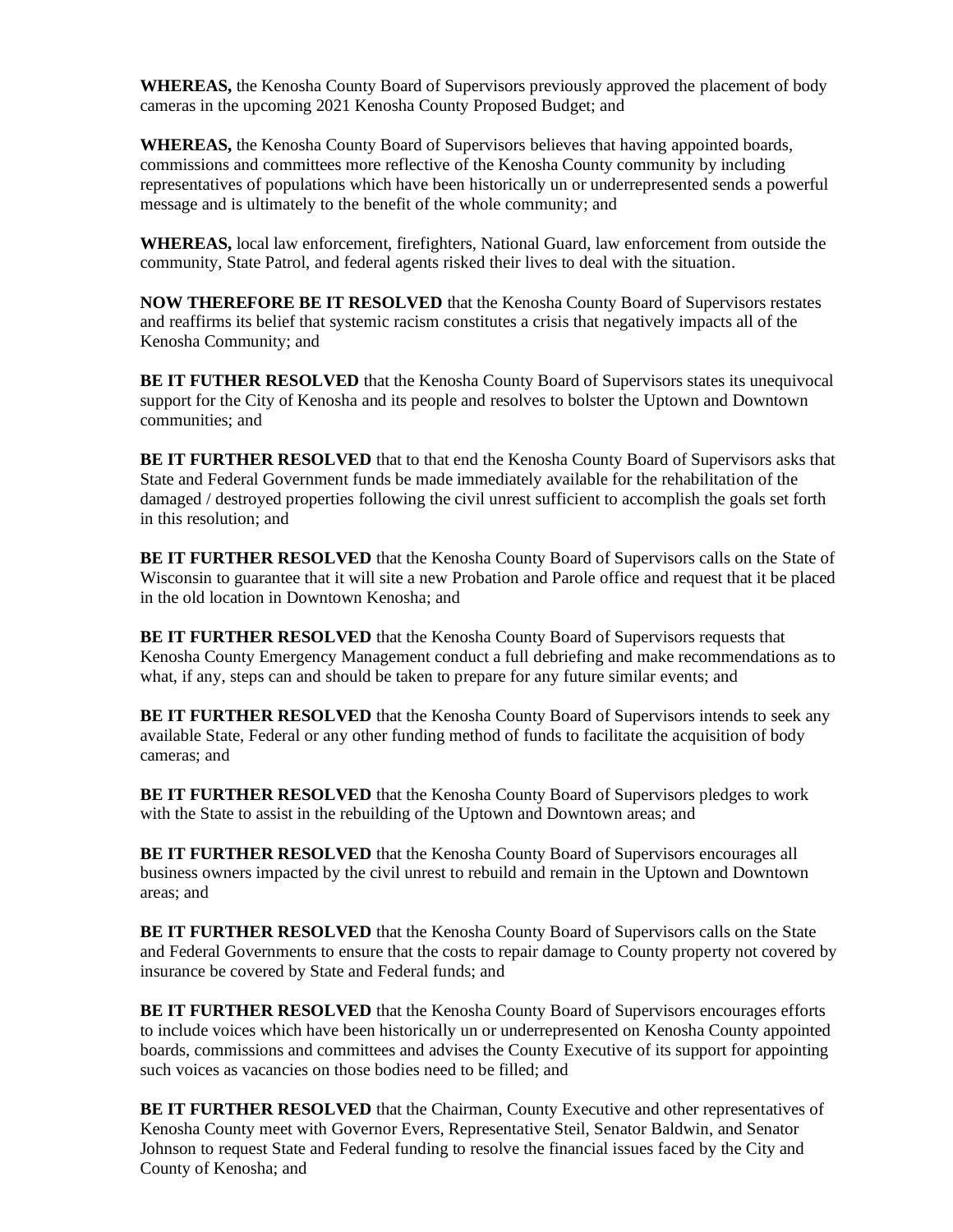**BE IT FURTHER RESOLVED** that the Kenosha County Board of Supervisors extends its heartfelt thanks, on behalf of the people of the City and County of Kenosha, to members of the National Guard, members of the State Patrol, members of the U.S. Marshalls and the ATF, other federal agents, protective services, first responders and firefighters, local law enforcement, and law enforcement from around the state and nation who responded to Kenosha as well as to the countless individuals who volunteered their time, talents, and resources, including the donation of food and supplies, to the cleaning and beautification of the Downtown and Uptown areas in the wake of the civil unrest.

Supervisor Terry Rose

\_\_\_\_\_\_\_\_\_\_\_\_\_\_\_\_\_\_\_\_\_\_\_\_\_\_\_\_\_\_\_\_